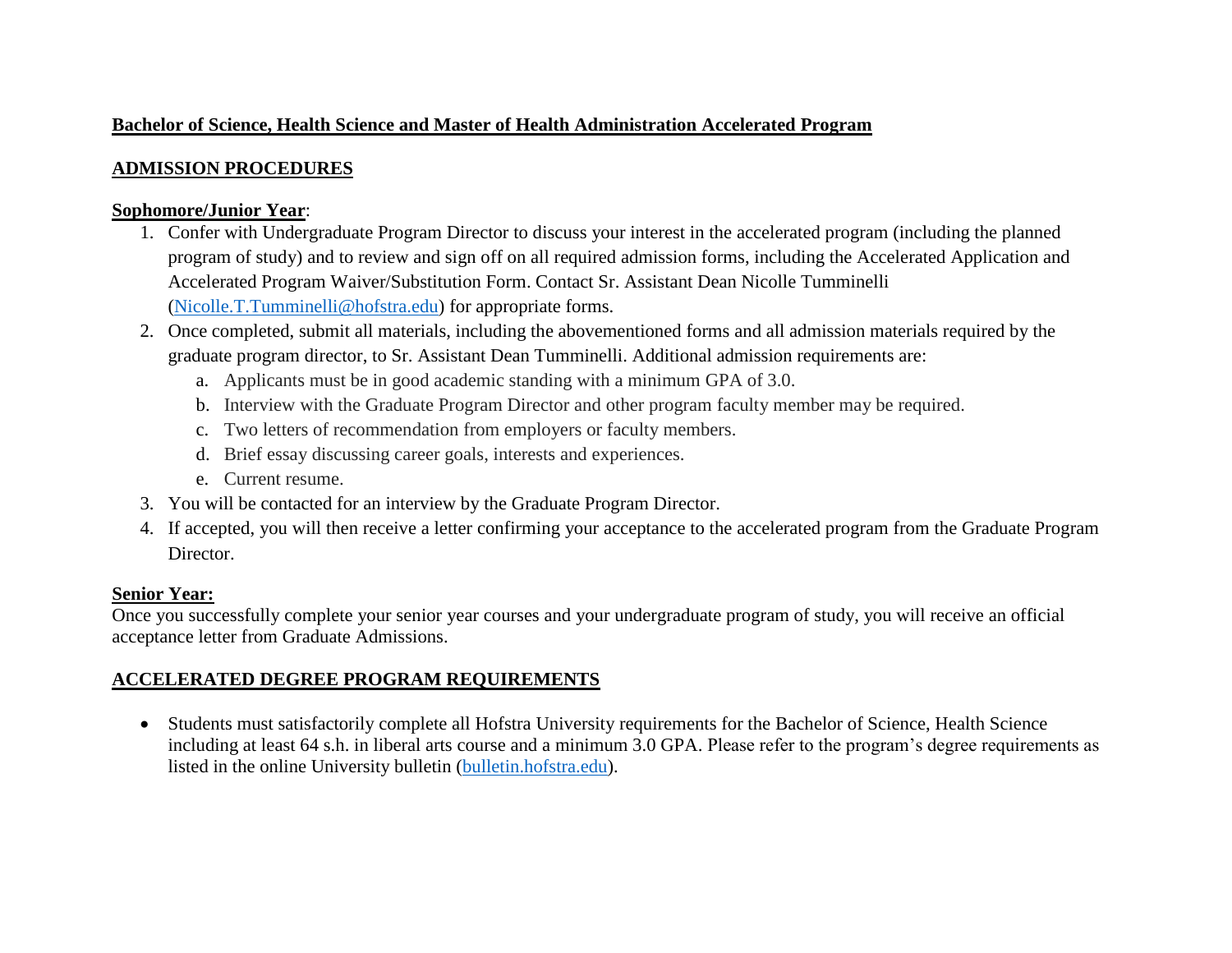Students must satisfactorily complete all Hofstra University requirements for the Master of Health Administration with a minimum 3.0 GPA. Please refer to the program's degree requirements as listed in the online University bulletin [\(bulletin.hofstra.edu\)](http://bulletin.hofstra.edu/).

#### **SAMPLE PLAN OF STUDY IN THE ACCELERATED PROGRAM:**

| <b>Term: Fall Year One</b>                                          |     |    | <b>Term: Spring Year One</b>                |                          |     |    |
|---------------------------------------------------------------------|-----|----|---------------------------------------------|--------------------------|-----|----|
| Course Number & Title                                               | Cr. | LA | Course Number & Title                       |                          | Cr. | LA |
| WSC $001$ – Composition                                             | 3   | J. | WSC $002$ – Composition                     |                          |     | 3  |
| $BIO 012 - (NS)$ Animal Form and Function                           |     |    | $BIO 011 - (NS)$ Animal Form and Function   |                          |     | 4  |
| CHEM 003A - General Chemistry I                                     | 3   | 3  | CHEM 004A - General Chemistry II            |                          |     |    |
| CHEM 003B – General Chemistry Laboratory I                          |     |    | CHEM 004B – General Chemistry Laboratory II |                          |     |    |
| Liberal Arts Elective                                               | 3   | 3  | HPR $061$ – Health Through the Life Cycle   |                          |     |    |
| (Select with advisement.)                                           |     |    |                                             |                          |     |    |
| HPR 060 – Health Promotion and Disease Prevention $\vert 3 \rangle$ |     |    | Liberal Arts Elective                       |                          |     | 3  |
|                                                                     |     |    | (Select with advisement.)                   |                          |     |    |
|                                                                     |     |    |                                             |                          |     |    |
| <b>Term credit total</b>                                            | 17  | 14 |                                             | <b>Term credit total</b> |     | 14 |

| <b>Term: Fall Year Two</b>                                                                                         |              |           | <b>Term: Spring Year Two</b>                                   |     |                        |  |
|--------------------------------------------------------------------------------------------------------------------|--------------|-----------|----------------------------------------------------------------|-----|------------------------|--|
| Course Number & Title                                                                                              | Cr.          | LA        | Course Number & Title                                          | Cr. | $\mathbf{L}\mathbf{A}$ |  |
| PHYS 001A Elementary Physics I                                                                                     | 3            | 3         | PHYS 002A- Elementary Physics II                               | J   | 3                      |  |
| PHYS 001B Elementary Physics II                                                                                    |              |           | PHYS 002B: Elementary Physics II Lab                           |     |                        |  |
| Math 050 (MA) Pre-Calculus                                                                                         | 4            | 4         | PSY 001- Introduction to Psychology                            |     | 4                      |  |
| Choice of One:<br>RHET 001 Oral Communication (CP);<br>RHET 007 Public Speaking (CP); RHET 011Voice<br>and Diction | $\mathbf{3}$ | 3         | HPR 073- Framework and Design in Health Care<br><b>Studies</b> | 3   |                        |  |
| HPR 066- Drugs and Alcohol                                                                                         | 3            |           | HPR 114- Applied Nutrition, Diet, and Exercise                 | ◠   |                        |  |
|                                                                                                                    |              |           | <b>Liberal Arts Elective</b><br>(Select with advisement.)      | 3   | 3                      |  |
| Term credit total                                                                                                  | 14           | <b>10</b> | <b>Term credit total</b>                                       | 17  | 13                     |  |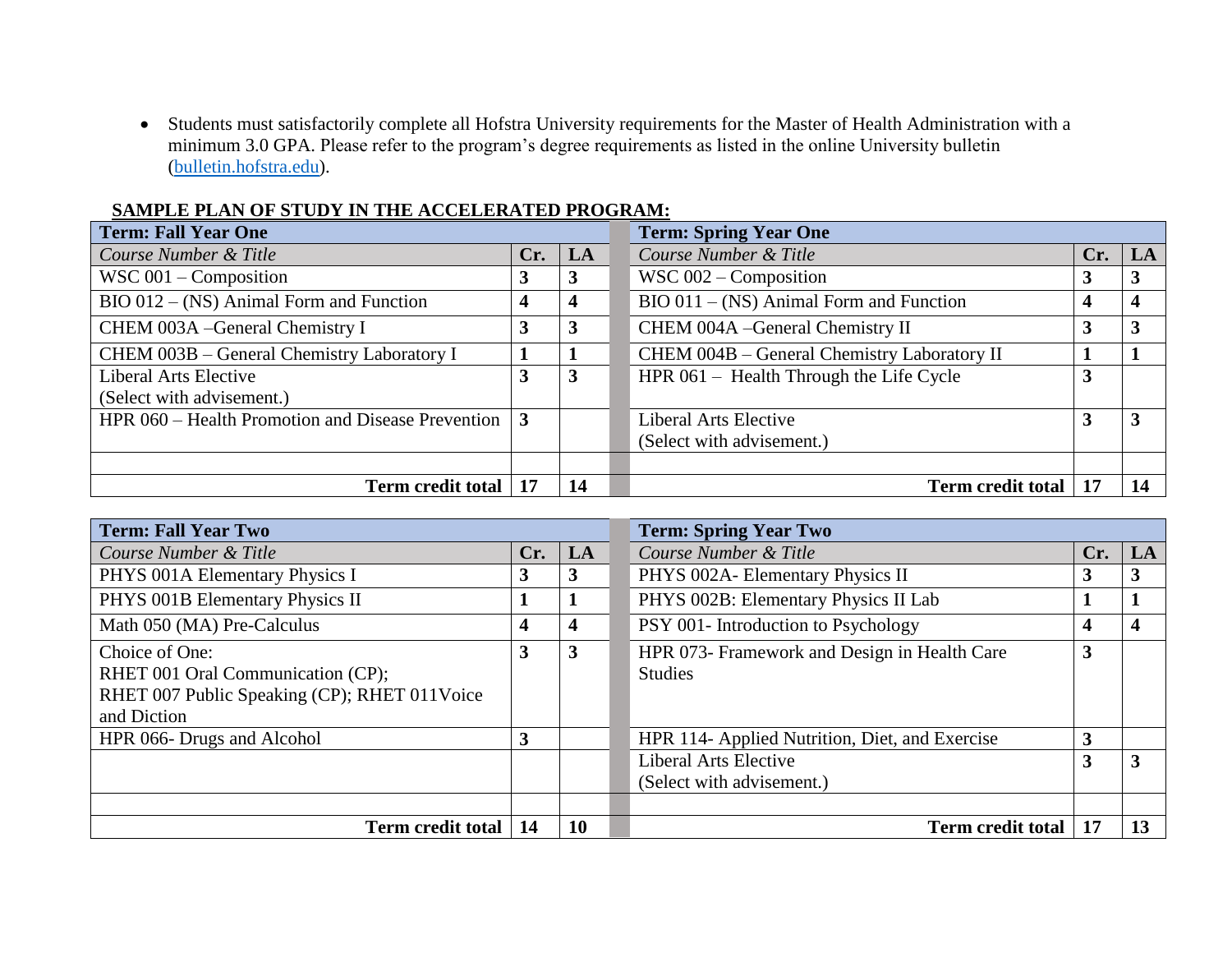| <b>Term: Fall Year Three</b>                      |     |                | <b>Term: Spring Year Three</b>                       |     |    |  |
|---------------------------------------------------|-----|----------------|------------------------------------------------------|-----|----|--|
| Course Number & Title                             | Cr. | LA             | Course Number & Title                                | Cr. | LA |  |
| <b>CHEM 135- Foundations of Organic Chemistry</b> | 4   |                | <b>BCHM 162- Foundations of Biochemistry</b>         |     | 3  |  |
| CHEM 137-Foundations of Organic Chemistry Lab     |     |                | <b>PSY Elective</b>                                  | 3   | 3  |  |
|                                                   |     |                | (Select with advisement.)                            |     |    |  |
| SOC 004 (BH)- Contemporary Society OR ECO 133     | 3   | $\overline{3}$ | Recommended: PSY 040: Statistics                     |     | 4  |  |
| (BH) Economics of Healthcare                      |     |                | OR SOC 180: Statistics                               |     |    |  |
|                                                   |     |                | (Other options exist. Select with advisement.)       |     |    |  |
| HPR 063- Health Care Systems and Services         | 3   |                | HPR 065- Ethical, Legal and Critical Health Problems | 3   |    |  |
| HPR 071- Chronic and Communicable Diseases        | 3   |                | HPR $070 -$ Epidemiology                             |     |    |  |
| CSC 005-Overview of Computer Science (CS)         | 3   | 3              |                                                      |     |    |  |
|                                                   |     |                |                                                      |     |    |  |
| <b>Term credit total</b>                          | 17  |                | <b>Term credit total</b>                             |     |    |  |

| <b>Term: Fall Year Four</b>               |     |    | <b>Term: Spring Year Four</b>                     |     |    |  |
|-------------------------------------------|-----|----|---------------------------------------------------|-----|----|--|
| Course Number & Title                     | Cr. | LA | Course Number & Title                             | Cr. | LA |  |
| HPR 167A- Clinical Internship and Seminar |     |    | HPR 075 – Life Cycle Sexual Health                | C   |    |  |
| HPR 162 – Mental Health Care and Services |     |    | HPR 167B – Clinical Internship and Seminar        |     |    |  |
| Elective                                  |     |    | <b>HADM 204- Health Care Economics</b>            |     |    |  |
| (Select with advisement.)                 |     |    |                                                   |     |    |  |
| HADM 200- US Health System                |     |    | HADM 206- Health Services Organizational Behavior | 3   |    |  |
|                                           |     |    | and Analysis                                      |     |    |  |
| HADM 202- Health Law and Ethics           |     |    | <b>HADM 242-Health Information Systems</b>        |     |    |  |
|                                           |     |    |                                                   |     |    |  |
|                                           |     |    |                                                   |     |    |  |
| <b>Term credit total</b>                  | 15  |    | <b>Term credit total</b>                          | 15  |    |  |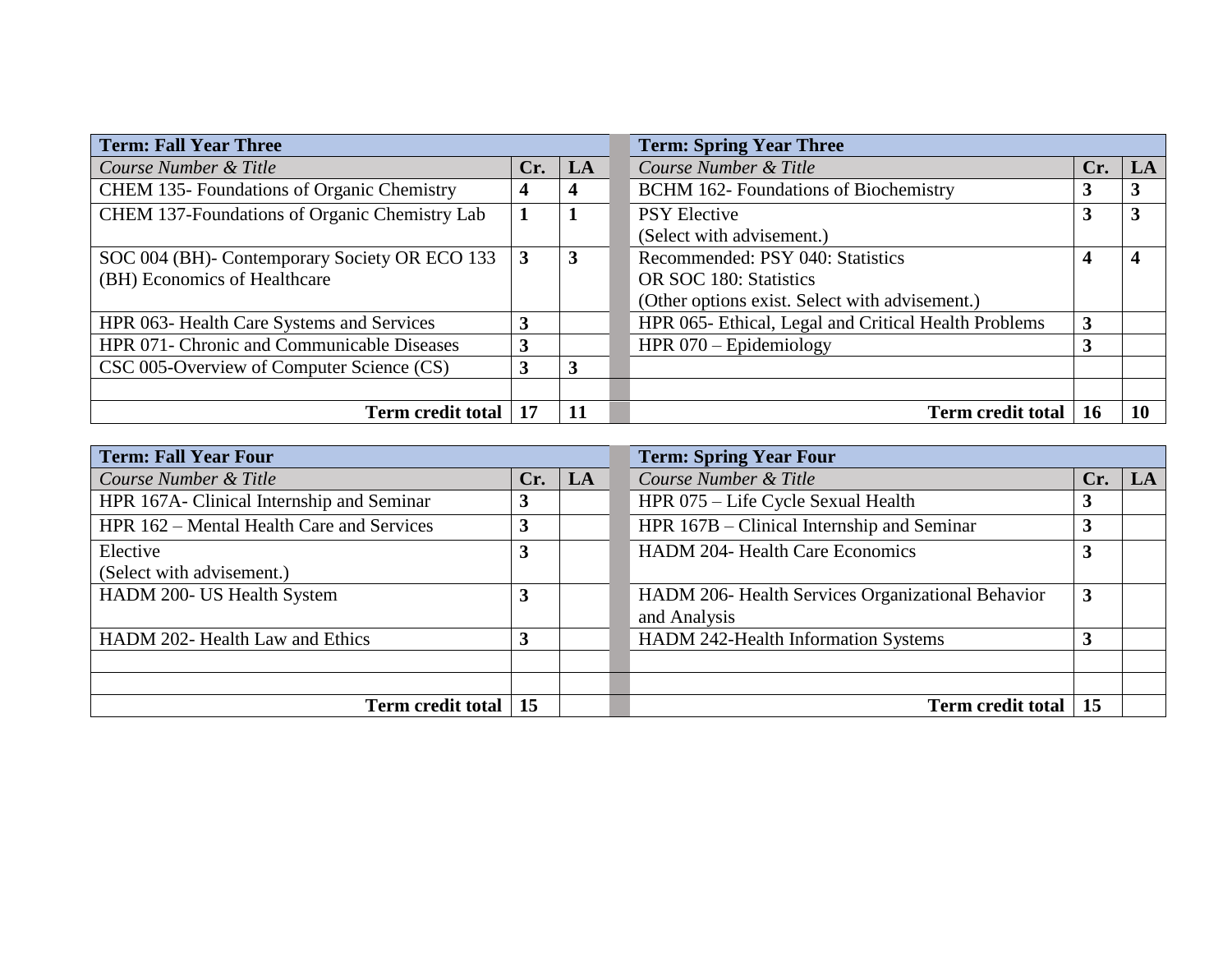| <b>Term: Summer Session I Year Four/Five</b> |                 |  | <b>Term: Summer Session II Year Four/Five</b> |     |    |  |
|----------------------------------------------|-----------------|--|-----------------------------------------------|-----|----|--|
| Course Number & Title                        | $Cr. \nvert LA$ |  | Course Number & Title                         | Cr. | LA |  |
| HADM 205- Health Care Finance                | 3               |  | HADM 250- Data Analytics in Health Services   | J.  |    |  |
|                                              |                 |  | Administration                                |     |    |  |
|                                              |                 |  |                                               |     |    |  |
|                                              |                 |  |                                               |     |    |  |
|                                              |                 |  |                                               |     |    |  |
|                                              |                 |  |                                               |     |    |  |
|                                              |                 |  |                                               |     |    |  |
|                                              |                 |  |                                               |     |    |  |
|                                              |                 |  |                                               |     |    |  |
| Term credit total   3                        |                 |  | Term credit total 3                           |     |    |  |

| <b>Term: Fall Year Five</b>             |           |    | <b>Term: Spring Year Five</b>               |     |    |  |  |
|-----------------------------------------|-----------|----|---------------------------------------------|-----|----|--|--|
| Course Number & Title                   | Cr.       | LA | Course Number & Title                       | Cr. | LA |  |  |
| HADM 201 – Health Policy and Analysis   | 3         |    | HADM 209 – Health Management Leadership     |     |    |  |  |
| HADM 208 – Epidemiology for Health Care | 3         |    | HADM 260 - Health Administration Internship | C   |    |  |  |
| Managers                                |           |    |                                             |     |    |  |  |
| HADM 221 – Hospital Organization and    | 3         |    | <b>HADM</b> Elective                        |     |    |  |  |
| Administration                          |           |    | (Select with advisement.)                   |     |    |  |  |
| <b>HADM</b> Elective                    | 3         |    | <b>HADM</b> Elective                        |     |    |  |  |
| (Select with advisement.)               |           |    | (Select with advisement.)                   |     |    |  |  |
|                                         |           |    |                                             |     |    |  |  |
|                                         |           |    |                                             |     |    |  |  |
|                                         |           |    |                                             |     |    |  |  |
| <b>Term credit total</b>                | <b>12</b> |    | <b>Term credit total</b>                    | 12  |    |  |  |